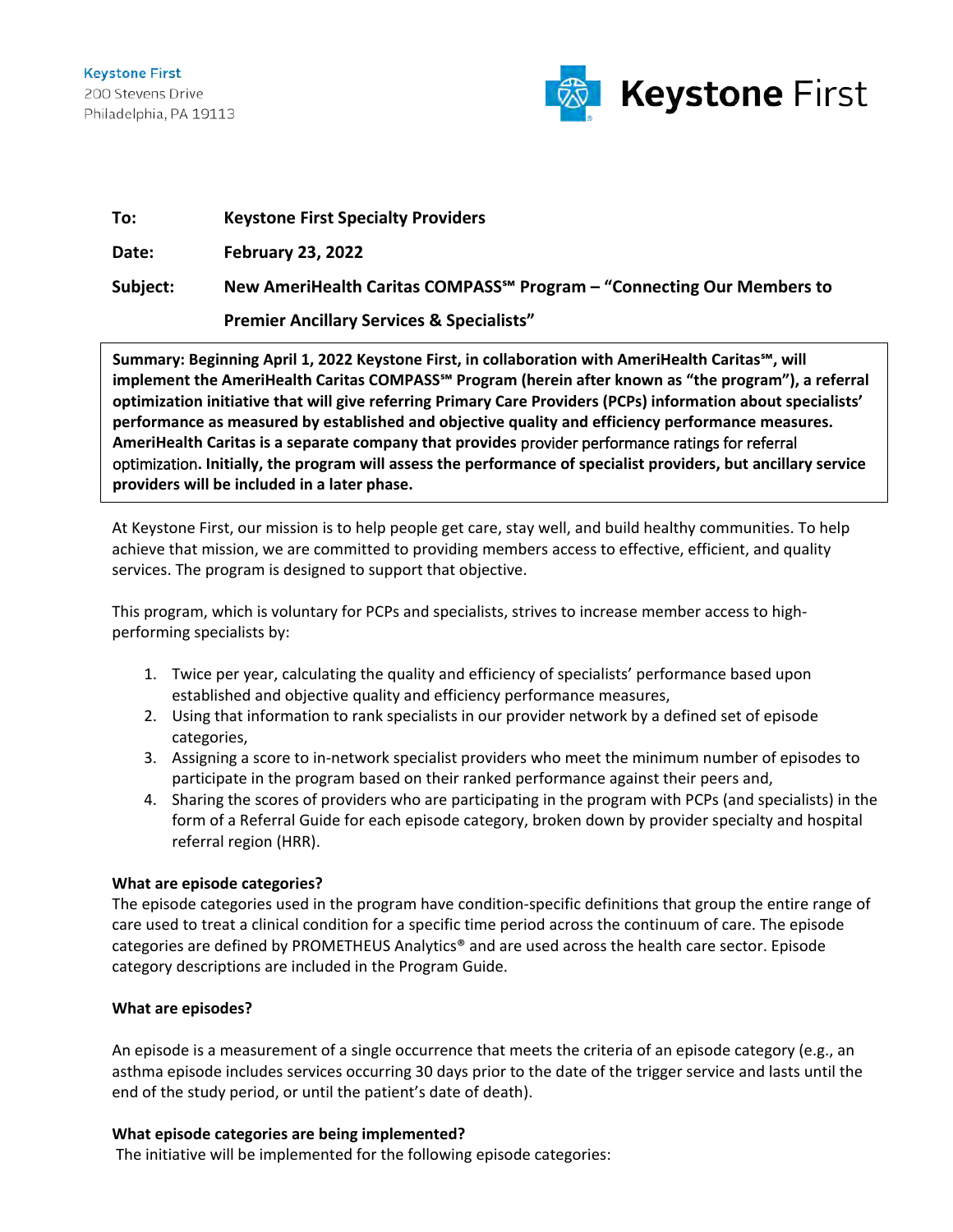

- Allergic Rhinitis/Chronic Sinusitis
- Asthma
- Bariatric Surgery
- Colonoscopy
- Depression & Anxiety
- Diabetes
- Hepatitis C
- Hypertension
- Low Back Pain
- Newborn
- Osteoarthritis
- Pregnancy
- Substance Use Disorder
- Upper GI Endoscopy

The publication of provider scores is limited to the program participating specialists providing care that meets the criteria within the aforementioned set of episode categories for each of the bi-annual reporting periods.

### **How are provider scores calculated?**

In-network specialty providers are scored based on their ranked performance against peers meeting the episode category criteria within a HRR. HRRs are geographic delineations that use zip code area groupings to define unique healthcare market regions. After implementation, provider scores will be updated twice annually in the Referral Guide for program participating providers.

Provider scores are calculated utilizing established and objective quality and efficiency performance measures through the following steps:

- 1. Attribute episodes to individual specialist providers based on episode category criteria. To qualify for program participation, individual specialist providers must be attributed to five or more episodes within a 1-year reporting period for chronic episode categories and a 2-year reporting period for procedural episode categories.
- 2. Calculate episode case rates.
- 3. Apply episode-specific risk adjustment.
- 4. Evaluate quality performance and efficiency performance.
- 5. Rank provider performance against like peers within the specialist's HRR.
- 6. Calculate provider scores.
- 7. Publish scores for providers who are participating in the program.

## **How will the Referral Guide be used?**

The Referral Guide will be a resource for PCPs who would like to access additional information to make informed referrals for their patients. The Referral Guide will be updated twice annually and will be available to both PCPs and specialists via our secure provider portal, NaviNet®. The Referral Guide will be organized by

*AmeriHealth Caritas℠ is a separate company that provides provider performance ratings for referral optimization NaviNet® is an independent web-based solution linking providers to Keystone First. PROMETHEUS Analytics is a registered trademark of Change Healthcare LLC and/or one of its subsidiaries.* Coverage by Vista Health Plan, an independent licensee of the Blue Cross and Blue Shield Association.